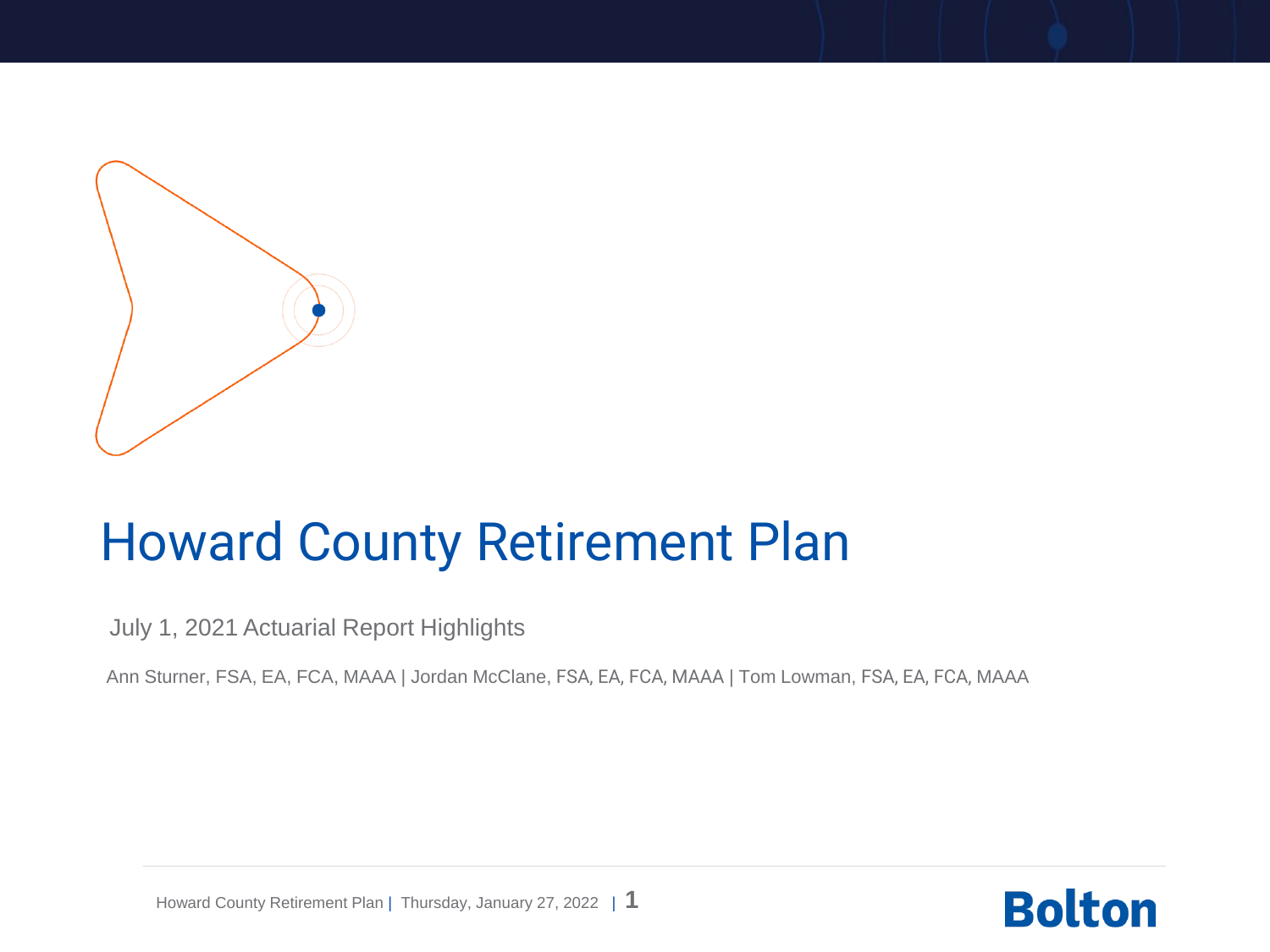## Table of Contents



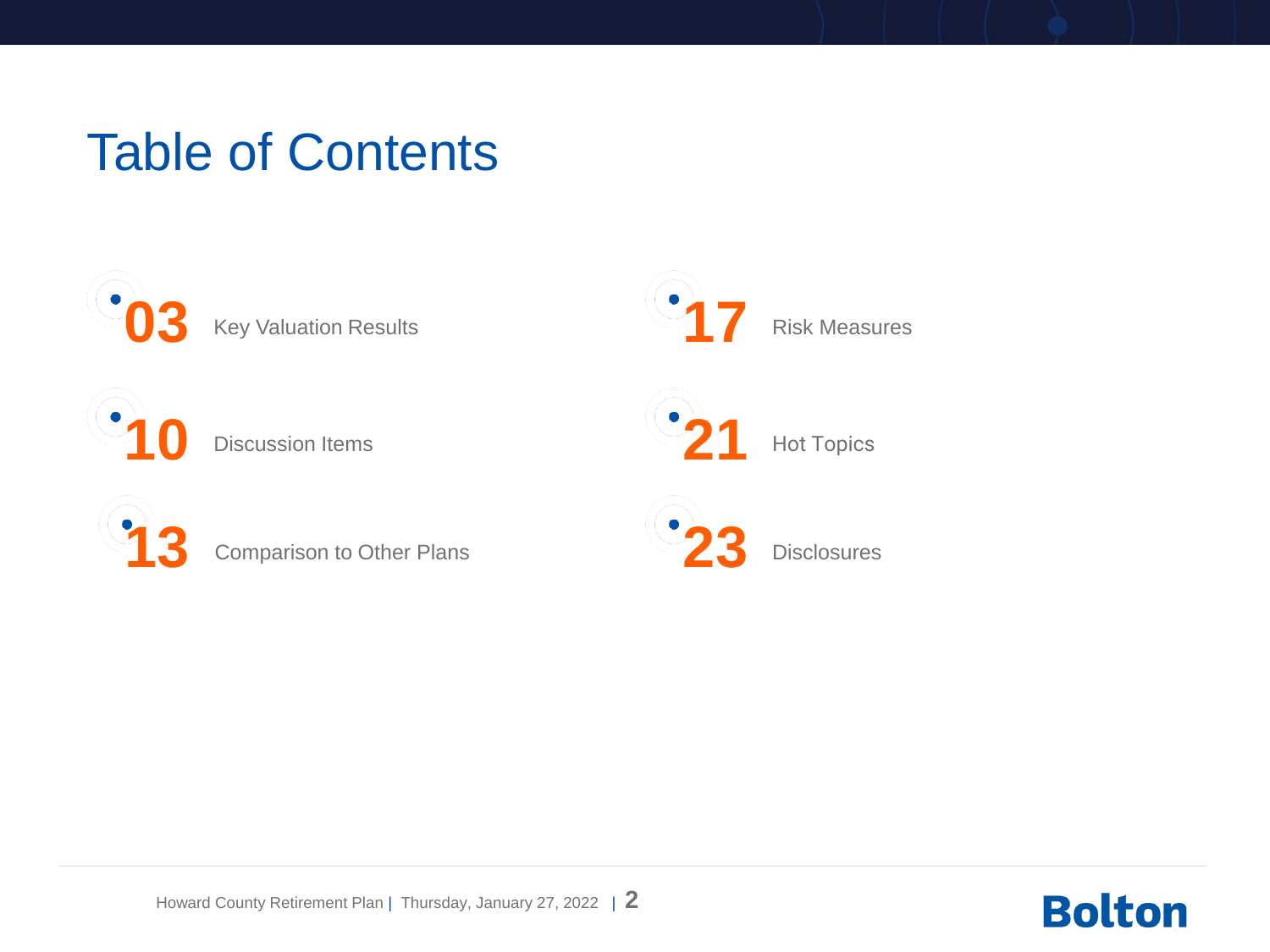

## Key Valuation Results

- Participant Summary
- **EXECUTE: Actuarially Determined Contribution**
- Funded Status

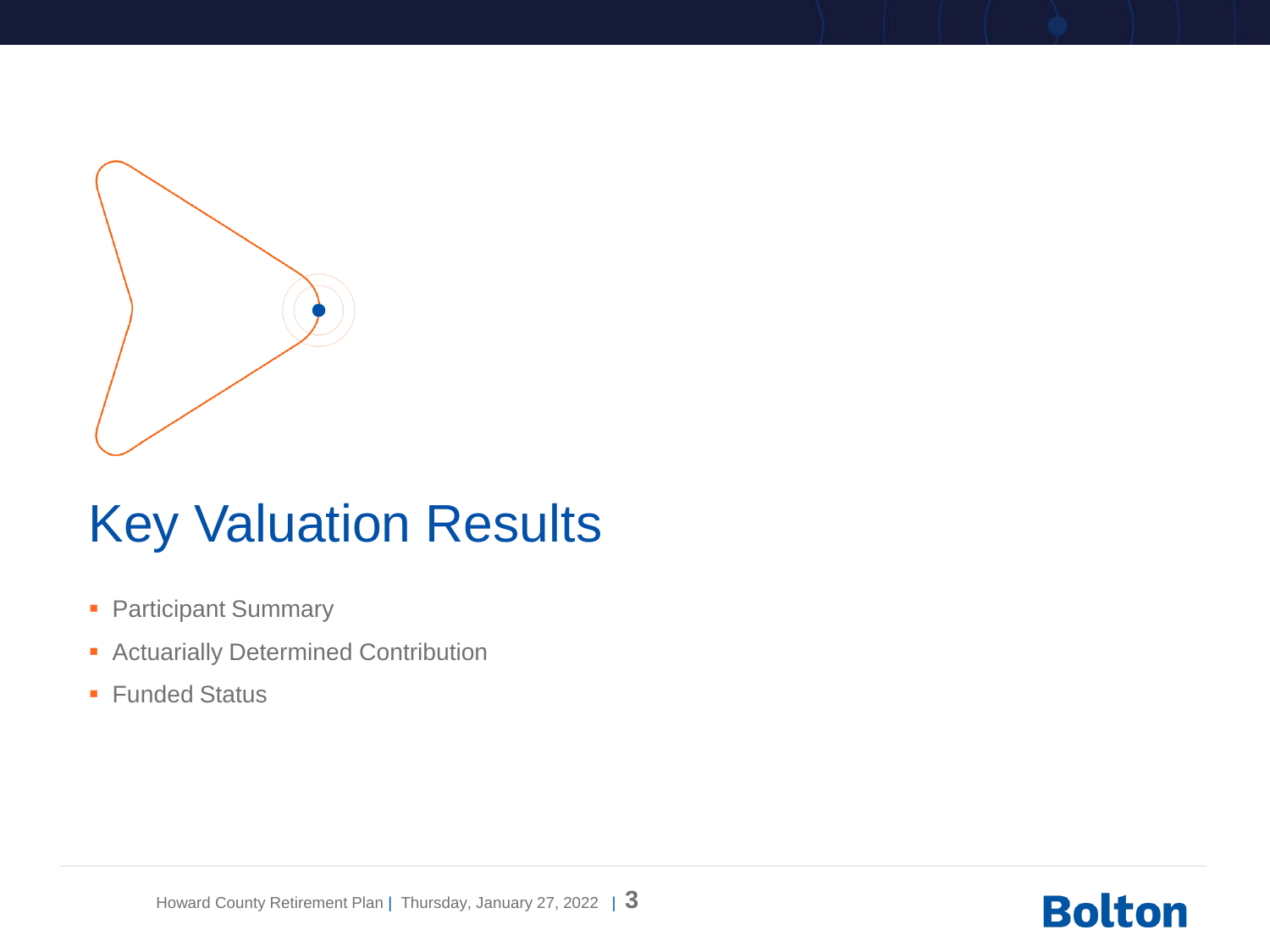### Participant Summary

|                                               | 2017     | 2018     | 2019     | 2020     | 2021     |
|-----------------------------------------------|----------|----------|----------|----------|----------|
| Active                                        | 1,803    | 1,816    | 1,833    | 1,869    | 1,854    |
| <b>Terminated Vested</b>                      | 191      | 196      | 223      | 213      | 217      |
| <b>Retirees &amp;</b><br><b>Beneficiaries</b> | 731      | 787      | 840      | 897      | 954      |
| <b>Disabled</b>                               | 17       | 15       | 15       | 14       | 16       |
| <b>Total Population</b>                       | 2,742    | 2,814    | 2,911    | 2,993    | 3,041    |
| <b>Active Average Age</b>                     | 47.00    | 47.04    | 47.04    | 47.13    | 47.20    |
| <b>Active Average Service</b>                 | 10.79    | 10.80    | 10.70    | 10.73    | 11.08    |
| <b>Active Average Salary</b>                  | \$65,303 | \$66,761 | \$68,139 | \$70,391 | \$73,209 |

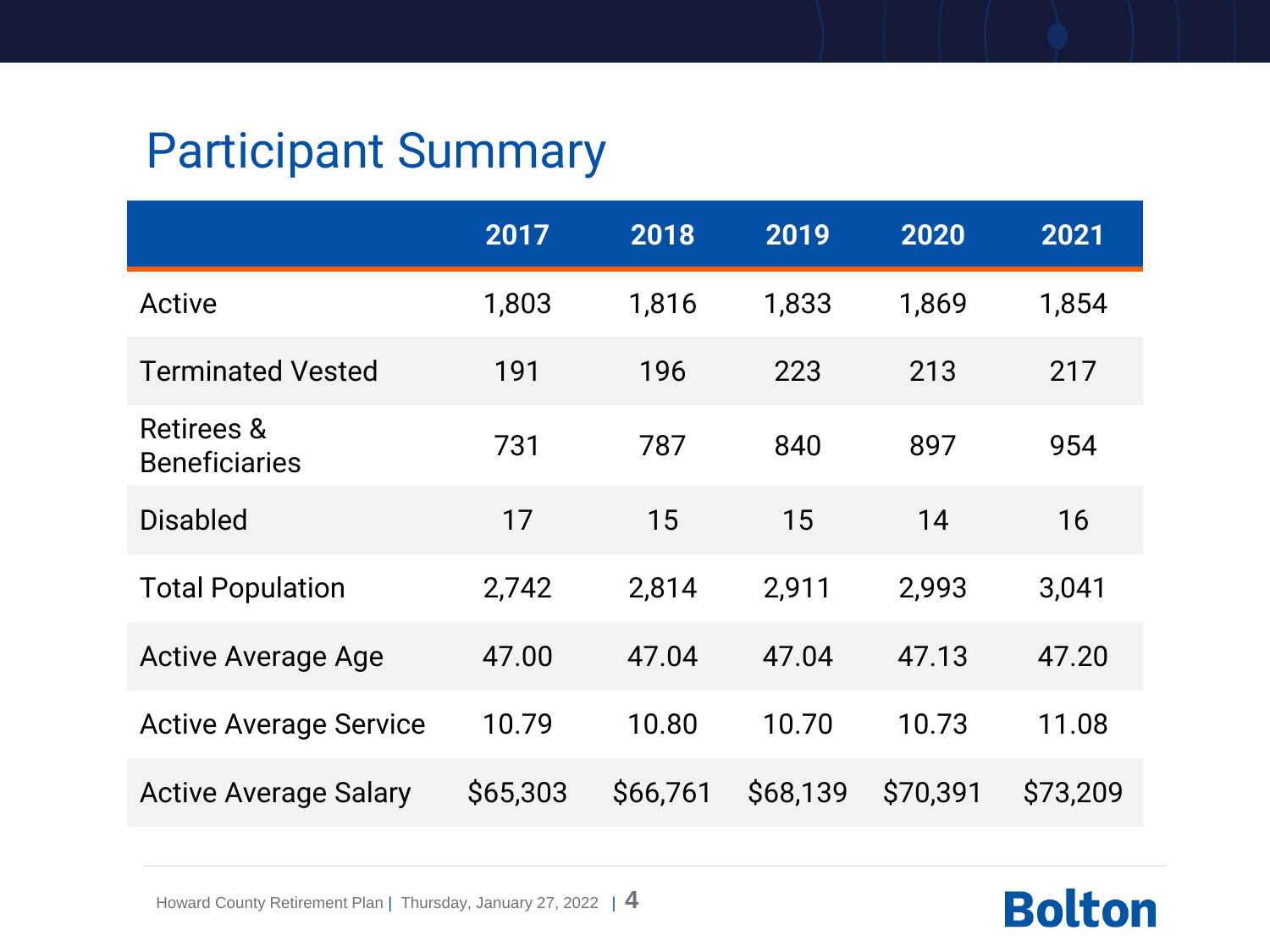### Actuarially Determined Contribution

|                                                   | <b>2020 Valuation for</b> | <b>2021 Valuation for</b> | <b>2021 Valuation for</b> |
|---------------------------------------------------|---------------------------|---------------------------|---------------------------|
|                                                   | $FY22 - 7.35%$            | $FY23 - 7.35%$            | $FY23 - 7.25%$            |
| <b>Contribution Amount</b>                        | \$16,222,356              | \$13,500,865              | \$13,851,158              |
| Contribution as a<br><b>Percentage of Payroll</b> | 11.7%                     | 9.4%                      | 9.7%                      |
| <b>Funded Percentage</b><br>(AVA)                 | 96.7%                     | 100.9%                    | 100.5%                    |

■ COLA is 2.60% when the discount rate is 7.35% and 2.50% when the discount rate is 7.25%



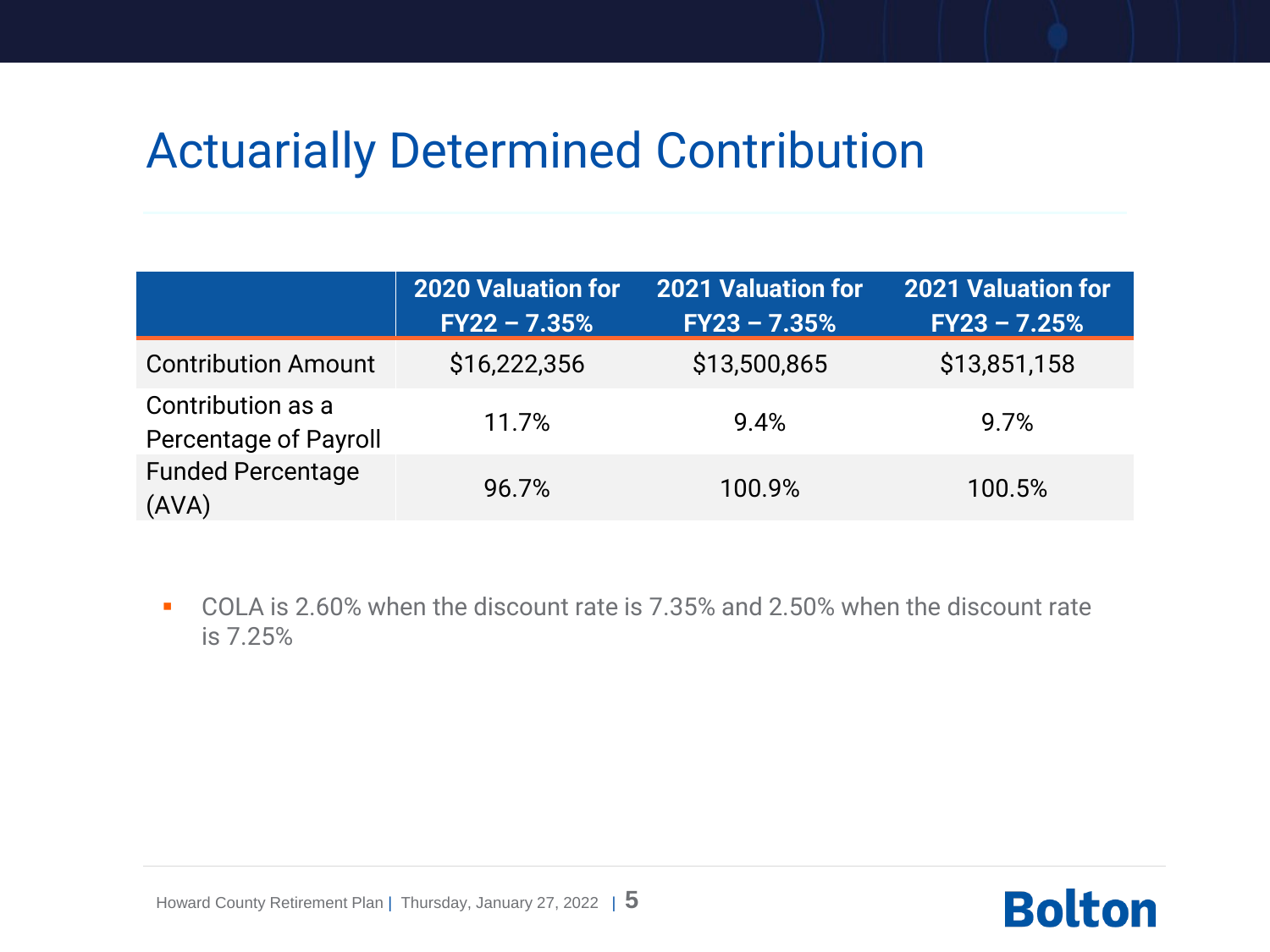### Historical County Contribution Rates

| <b>FYE</b> | % of Payroll |
|------------|--------------|
| 6/30/2023  | 9.4% or 9.7% |
| 6/30/2022  | $11.7\%*$    |
| 6/30/2021  | 11.8%        |
| 6/30/2020  | 11.6%        |
| 6/30/2019  | 11.5%        |
| 6/30/2018  | $11.7%$ *    |
| 6/30/2017  | $11.6\%*$    |
| 6/30/2016  | 12.4%        |
| 6/30/2015  | 13.5%        |
| 6/30/2014  | 13.1%        |

\* County elected to contribute 12.4% in FY2017 and FY2018, and 11.8% in FY2022

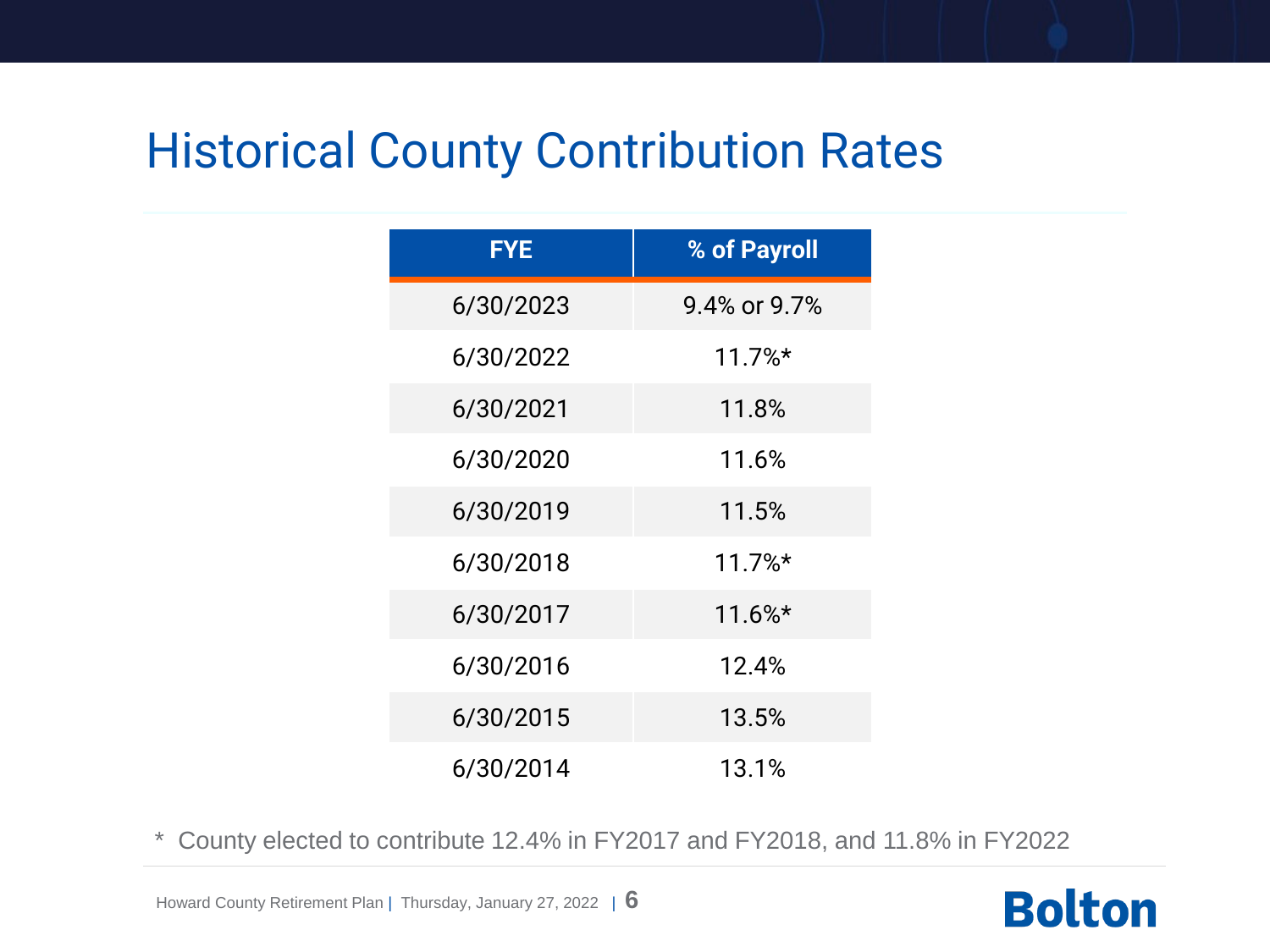### Funded Status

|                                                               | 7/1/2018 | 7/1/2019 | 7/1/2020 | 7/1/2021 |
|---------------------------------------------------------------|----------|----------|----------|----------|
| <b>Actuarial Value of Assets</b>                              | \$444.8  | \$473.9  | \$504.7  | \$560.1  |
| <b>Actuarial Accrued Liabilities</b>                          | \$464.1  | \$490.7  | \$521.9  | \$557.1  |
| <b>Funded Ratio using AVA</b>                                 | 95.8%    | 96.6%    | 96.7%    | 100.5%   |
| <b>Market Value of Assets</b>                                 | \$447.8  | \$478.2  | \$494.2  | \$627.1  |
| <b>Funded Ratio using MVA</b>                                 | 96.5%    | 97.5%    | 94.7%    | 112.6%   |
| <b>Unfunded Actuarial Accrued</b><br>Liabilities based on AVA | \$19.3   | \$16.8   | \$17.1   | \$(3.0)  |

(Dollars in millions)

- 7/1/2021 using 7.25% investment return and 2.50% COLA
- **·** The plan is now in surplus, therefore, total unfunded based on AVA (i.e., surplus) is amortized over open 30-year period.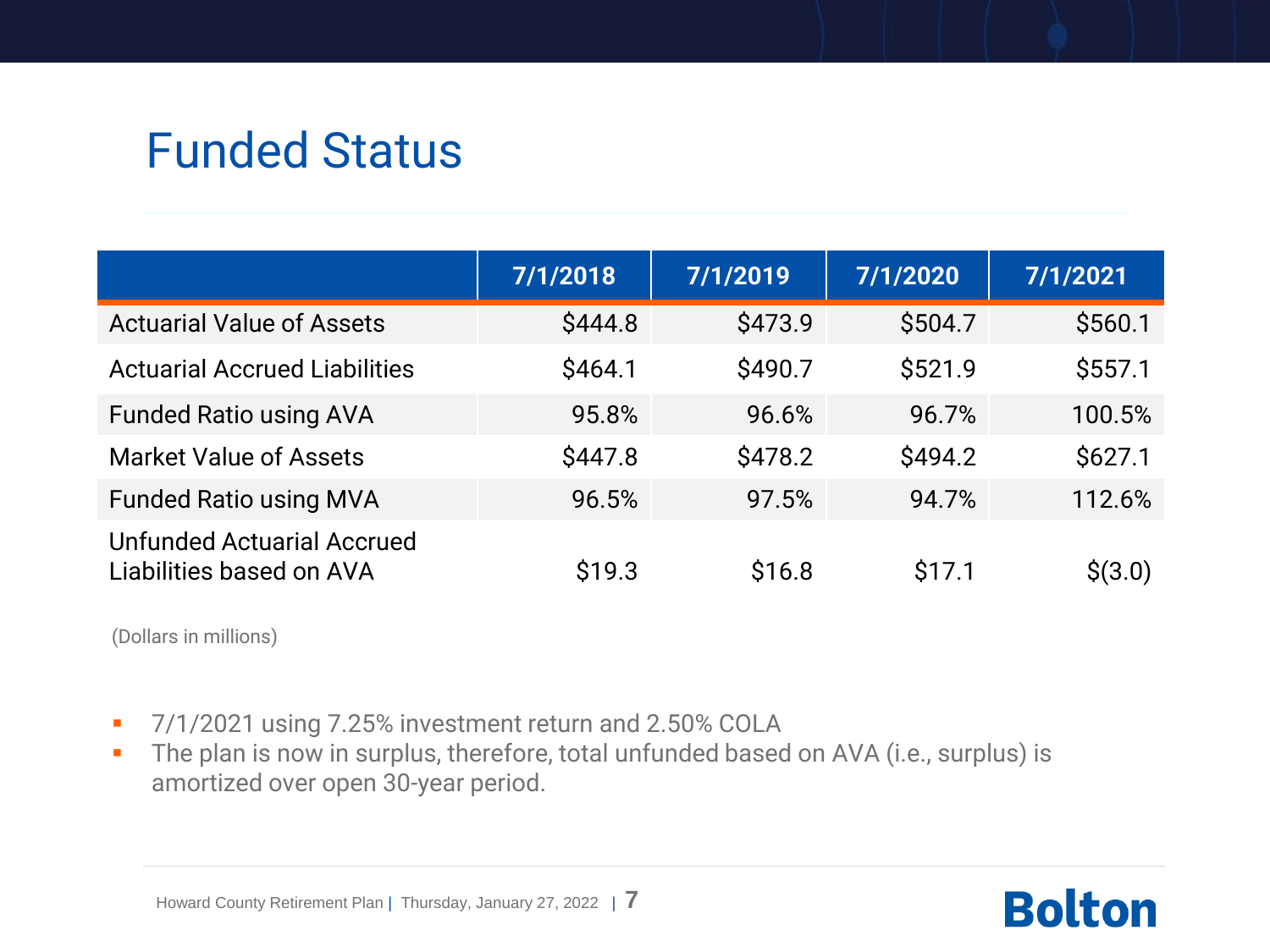### Funded Ratio

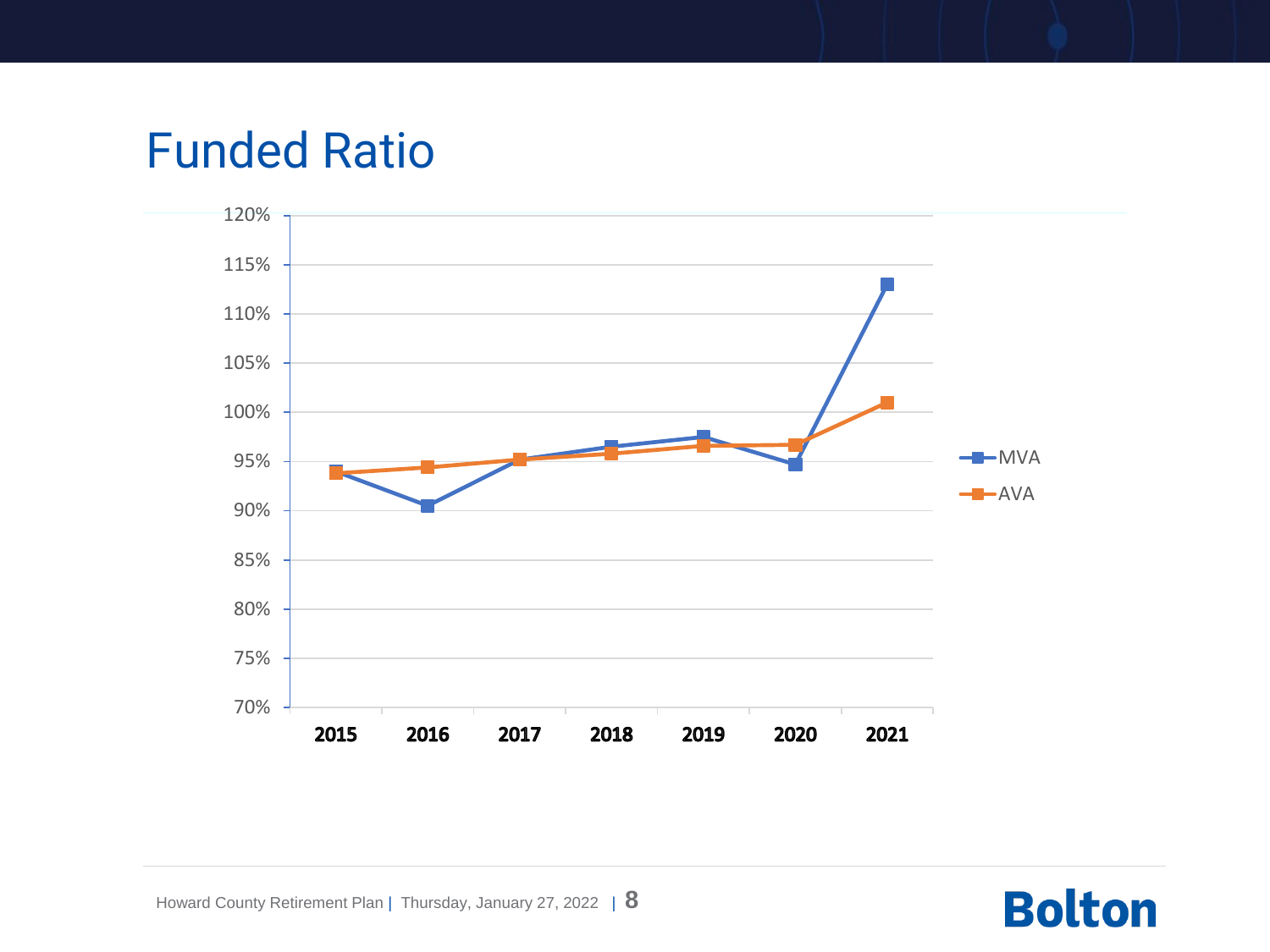### Historical Investment Returns

| <b>FYE</b> | <b>MVA</b> | <b>AVA</b> |
|------------|------------|------------|
| 6/30/2021  | 27.1%      | 11.2%      |
| 6/30/2020  | 3.5%       | 6.6%       |
| 6/30/2019  | 7.0%       | 6.8%       |
| 6/30/2018  | 8.7%       | 7.9%       |
| 6/30/2017  | 12.5%      | 7.9%       |
| 6/30/2016  | 1.3%       | 6.0%       |
| 6/30/2015  | 2.9%       | 9.5%       |
| 6/30/2014  | 15.8%      | 11.6%      |
| 6/30/2013  | 11.8%      | 6.2%       |
| 6/30/2012  | $-0.9%$    | 2.1%       |

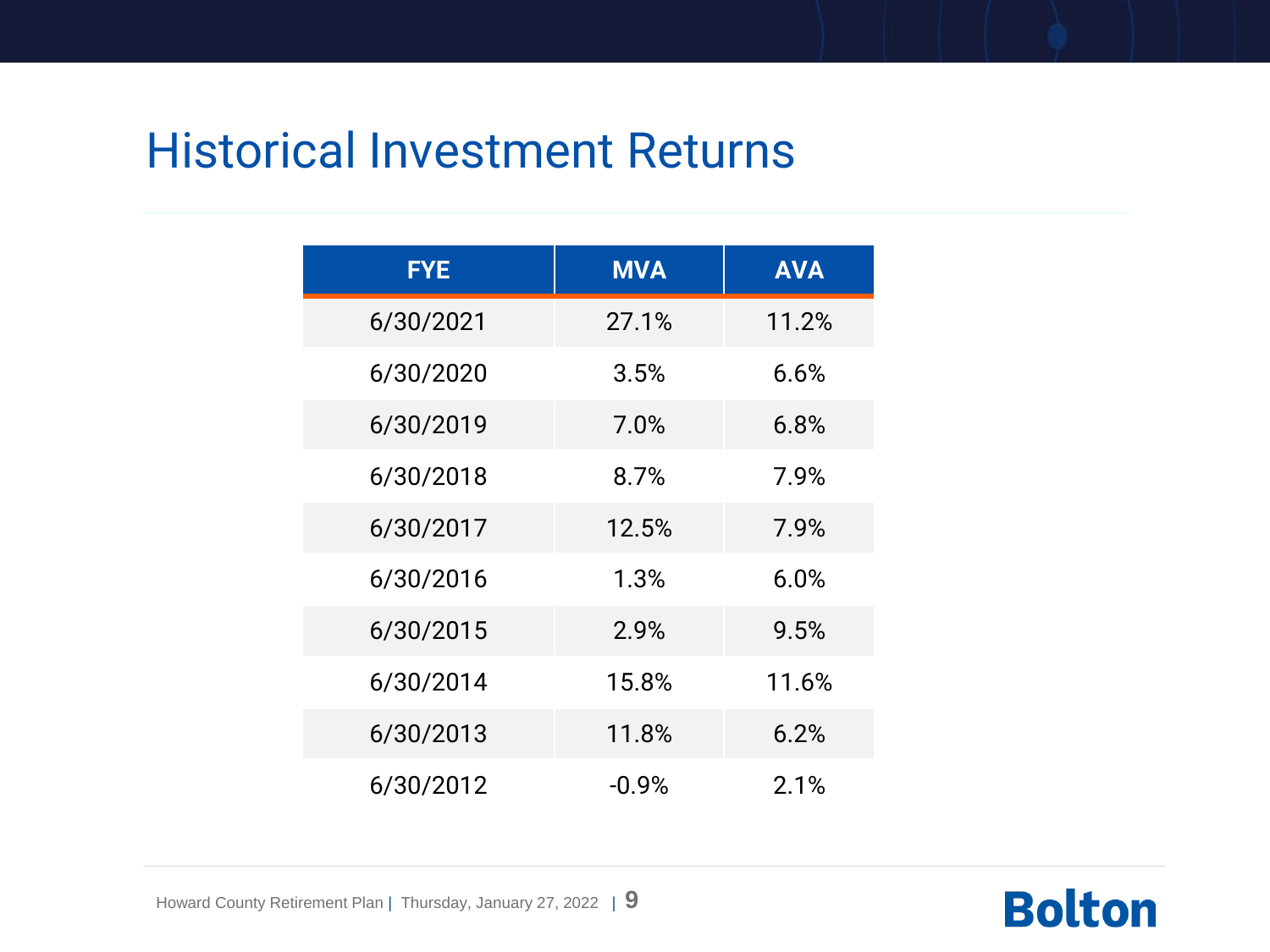

### Discussion Items

- **Gain/Loss Discussion**
- **B** Assumption Discussion



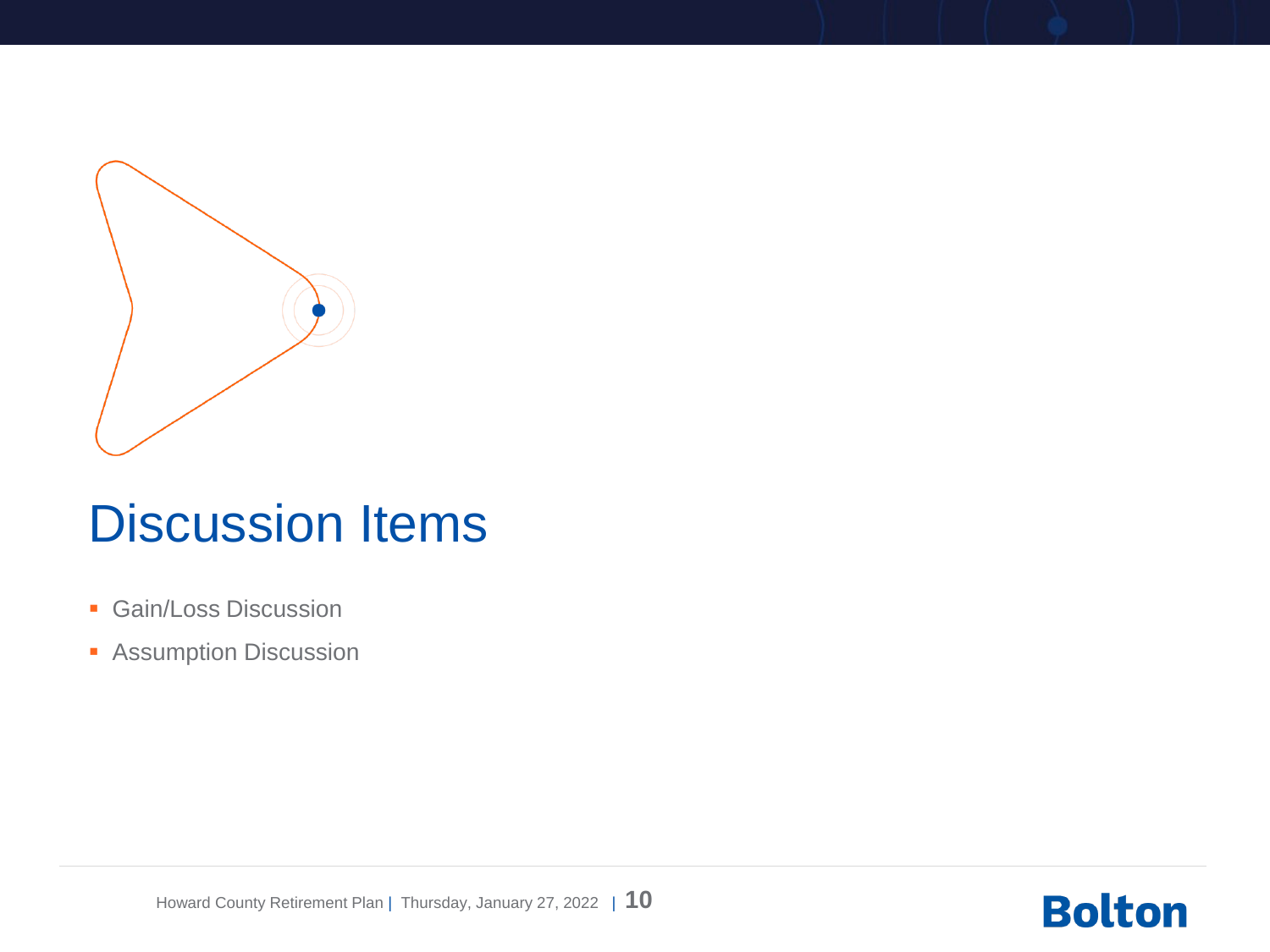## Gain/Loss Discussion

- Large overall gain (about \$22M, or about 4.0% of liability) primarily due to assets returning more than expected (11.2% AVA rate of return vs. 7.35% assumption)
- **.** Under the asset smoothing method, investment gains will be recognized in future years (\$67M in total deferred gains)
- Gain (\$3.7M) due to 1.079% COLA, less than the 2.6% assumed
- **Minimal demographic gains and losses**

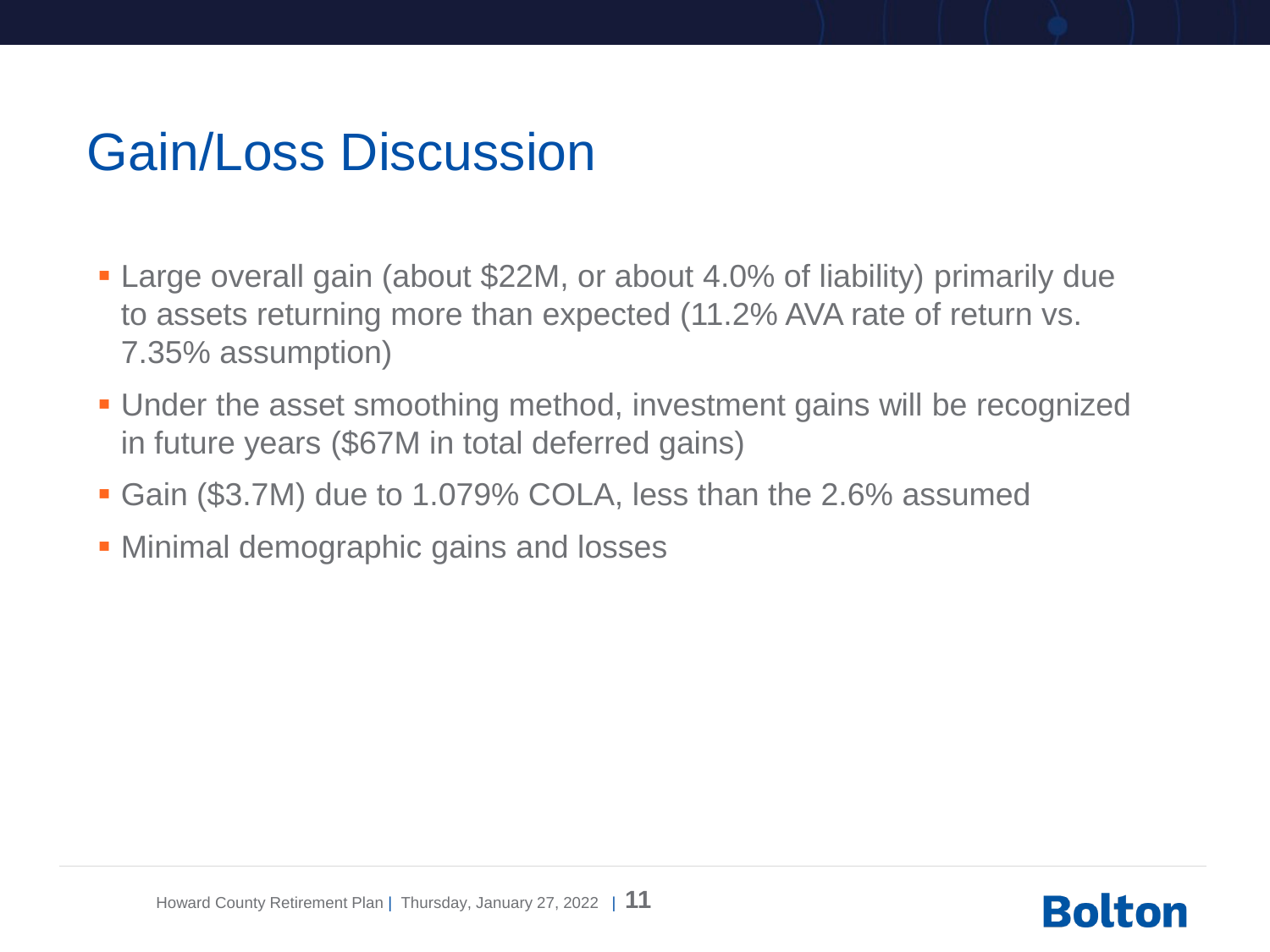## Assumption Discussion

- **EXECOMMENDED INVESTMENT RETAINT AND INFIRENT PROPERTY REPAIRING PROPERTY REPAIRING PROPERTY RETAILER** 
	- **Decrease investment return assumption from 7.35% to 7.25%**
	- **Decrease inflation/COLA assumption from 2.60% to 2.50%**
	- **Revisit these assumptions next year and consider further reductions in discount rate**
- **Next experience study scheduled to begin shortly with any** recommended updates implemented in the 2022 actuarial valuation



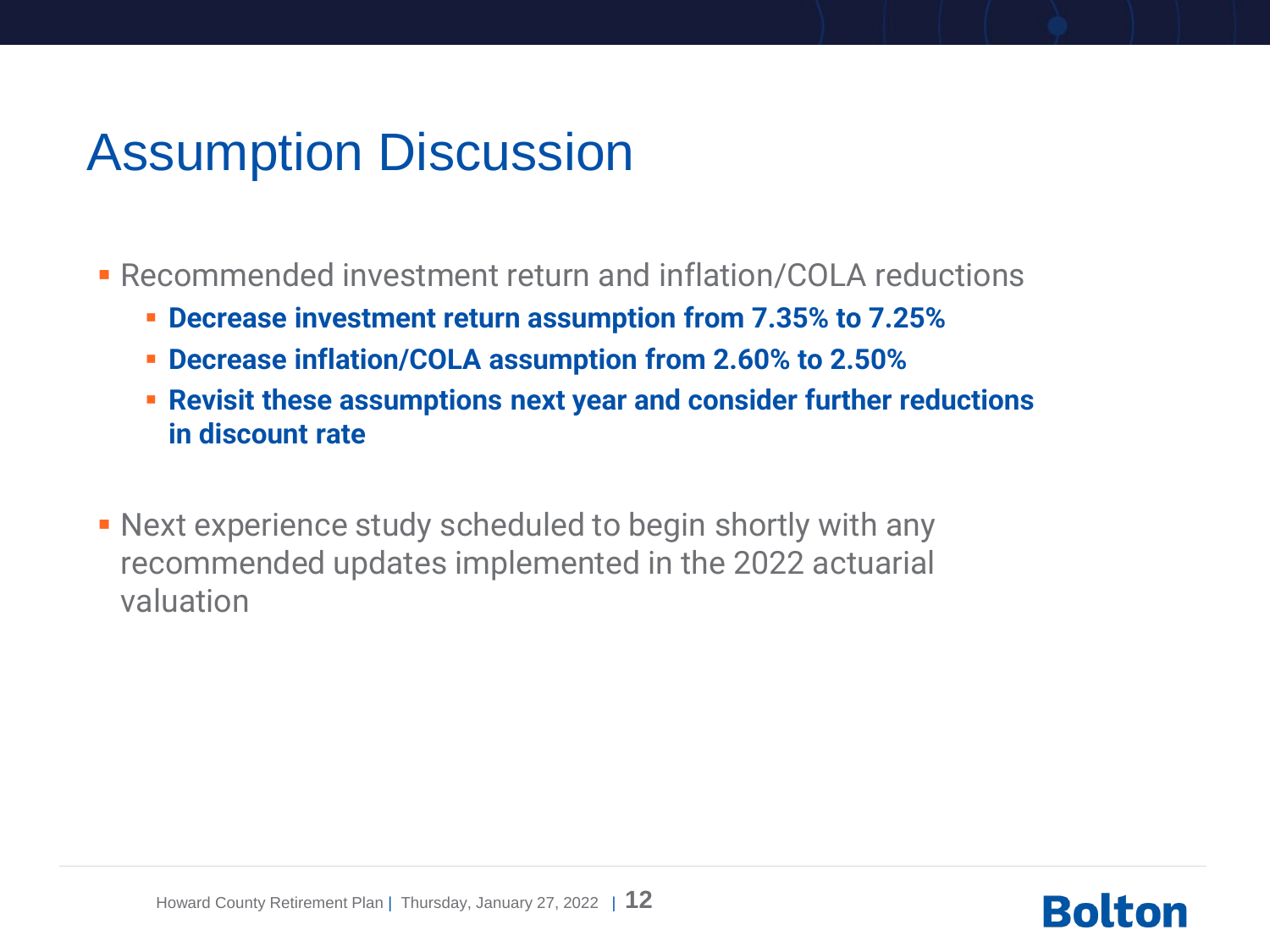

### Comparison to Other Plans

- NASRA Discount Rate Survey
- **Exercise Local Discount Rate Survey**
- NASRA Funded Status Survey
- Benchmarking Public Sector Plan Returns



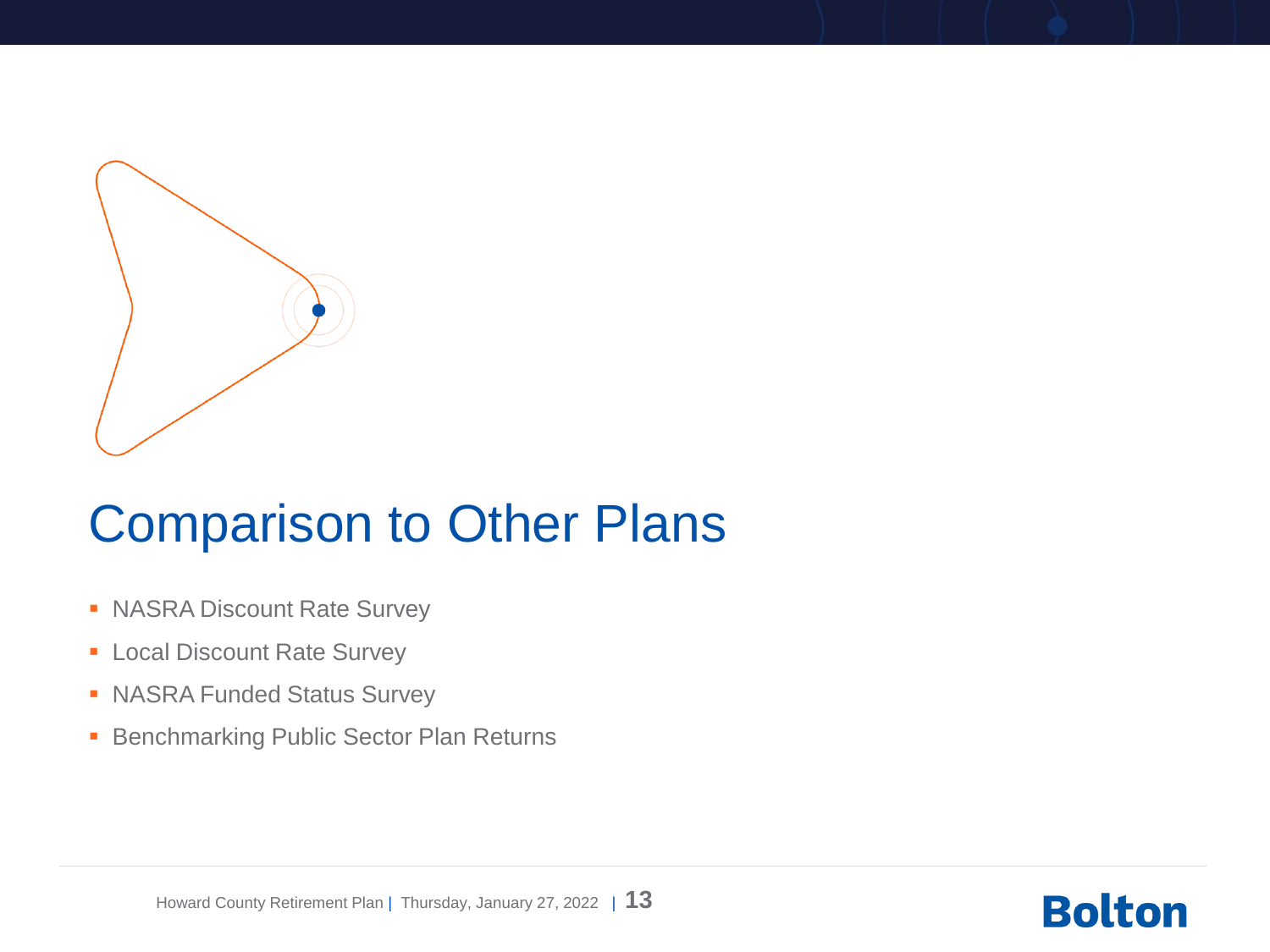## NASRA Discount Rate Survey

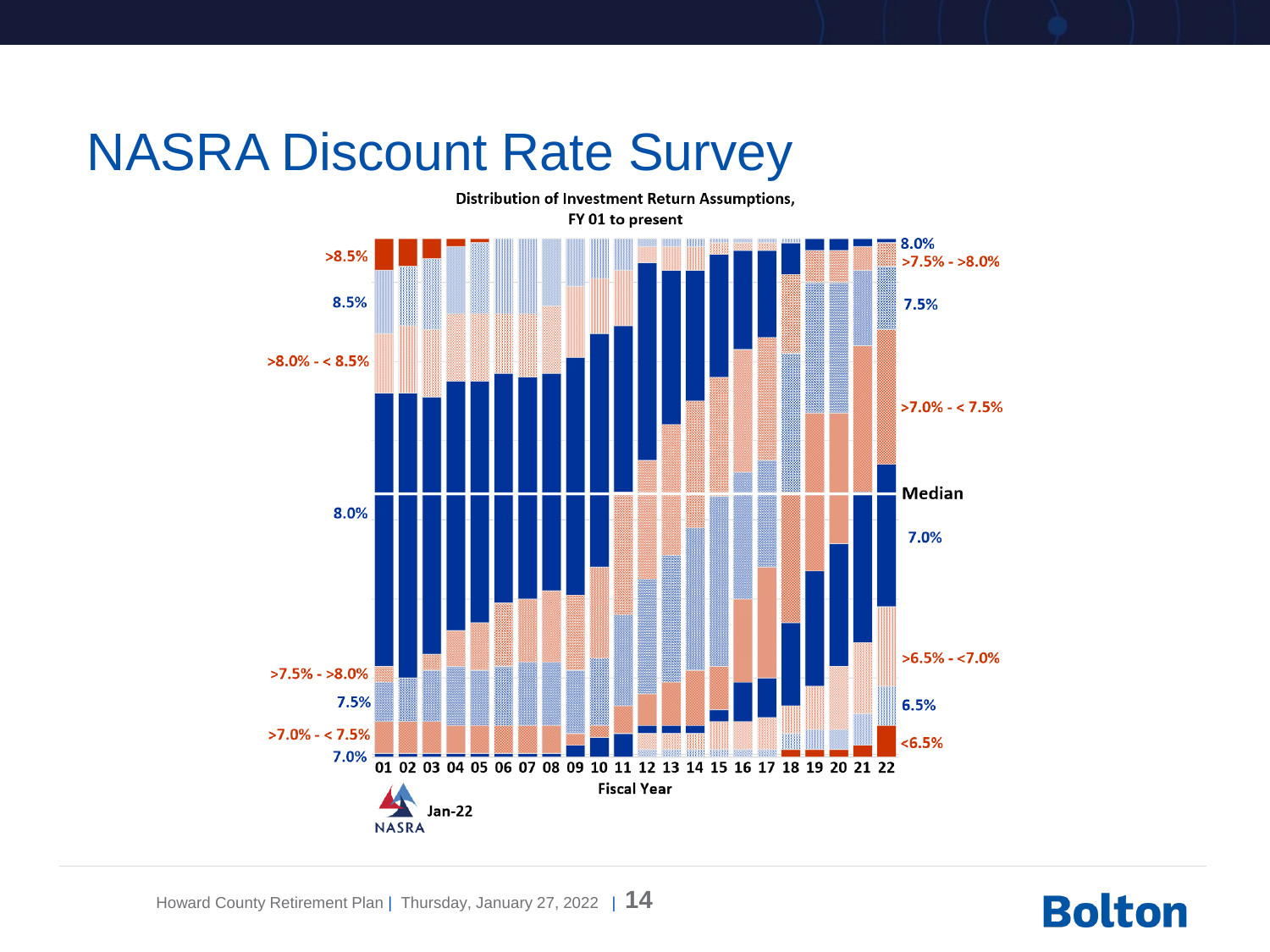## Local Discount Rate Survey

| <b>Jurisdiction</b>                     | <b>Discount Rate</b> |
|-----------------------------------------|----------------------|
| Anne Arundel County                     | 7.00%                |
| <b>Calvert County</b>                   | 7.25%                |
| <b>Caroline County</b>                  | 7.00%                |
| <b>Carroll County</b>                   | 7.00%                |
| <b>Cecil County</b>                     | 7.00%                |
| <b>Charles County General Employees</b> | 7.10%                |
| <b>Charles County Sheriff's</b>         | 7.40%                |
| <b>Frederick County</b>                 | 7.00%                |
| <b>Harford County</b>                   | 7.00%                |
| <b>Montgomery County</b>                | 7.50%                |
| <b>Prince George's County</b>           | 7.25%                |
| St. Mary's County                       | 7.25%                |
| State of Maryland                       | 6.80%                |
| <b>Washington County</b>                | 7.25%                |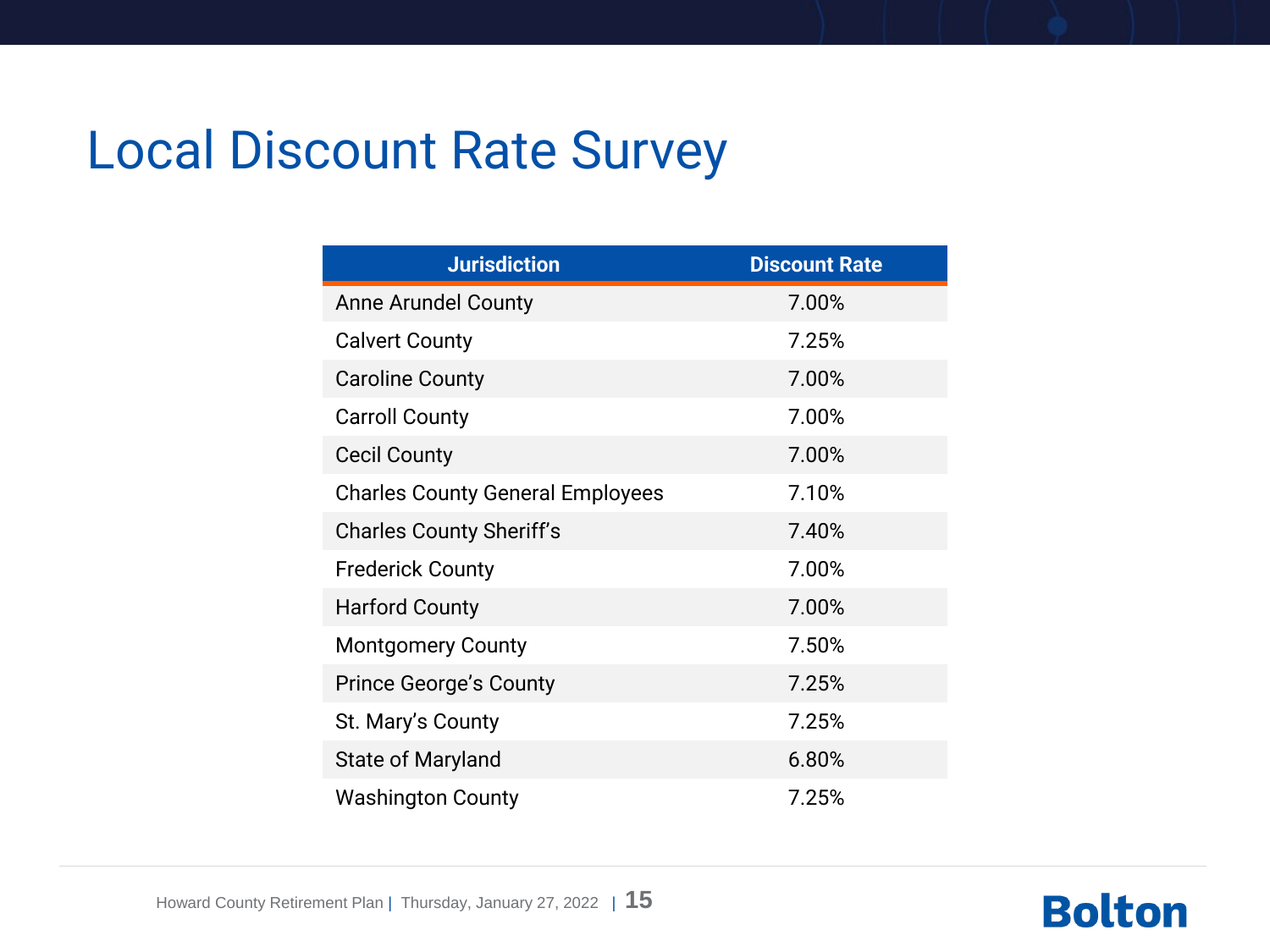### NASRA Funded Status Survey

**Figure B** 

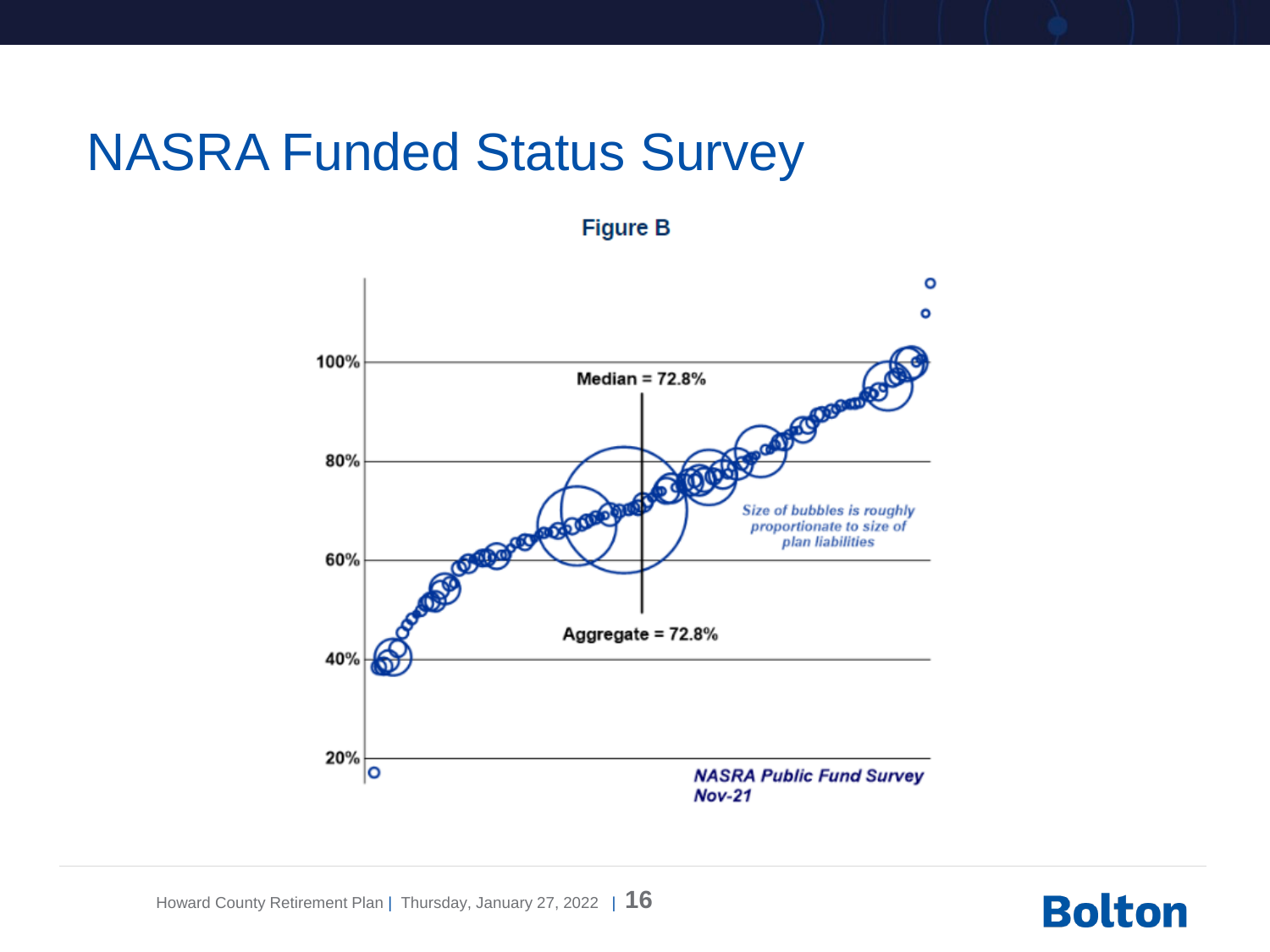

### Risk Measures

- **Types of Risk**
- Risk Measures
- **Quantitative Risk Assessment Options**



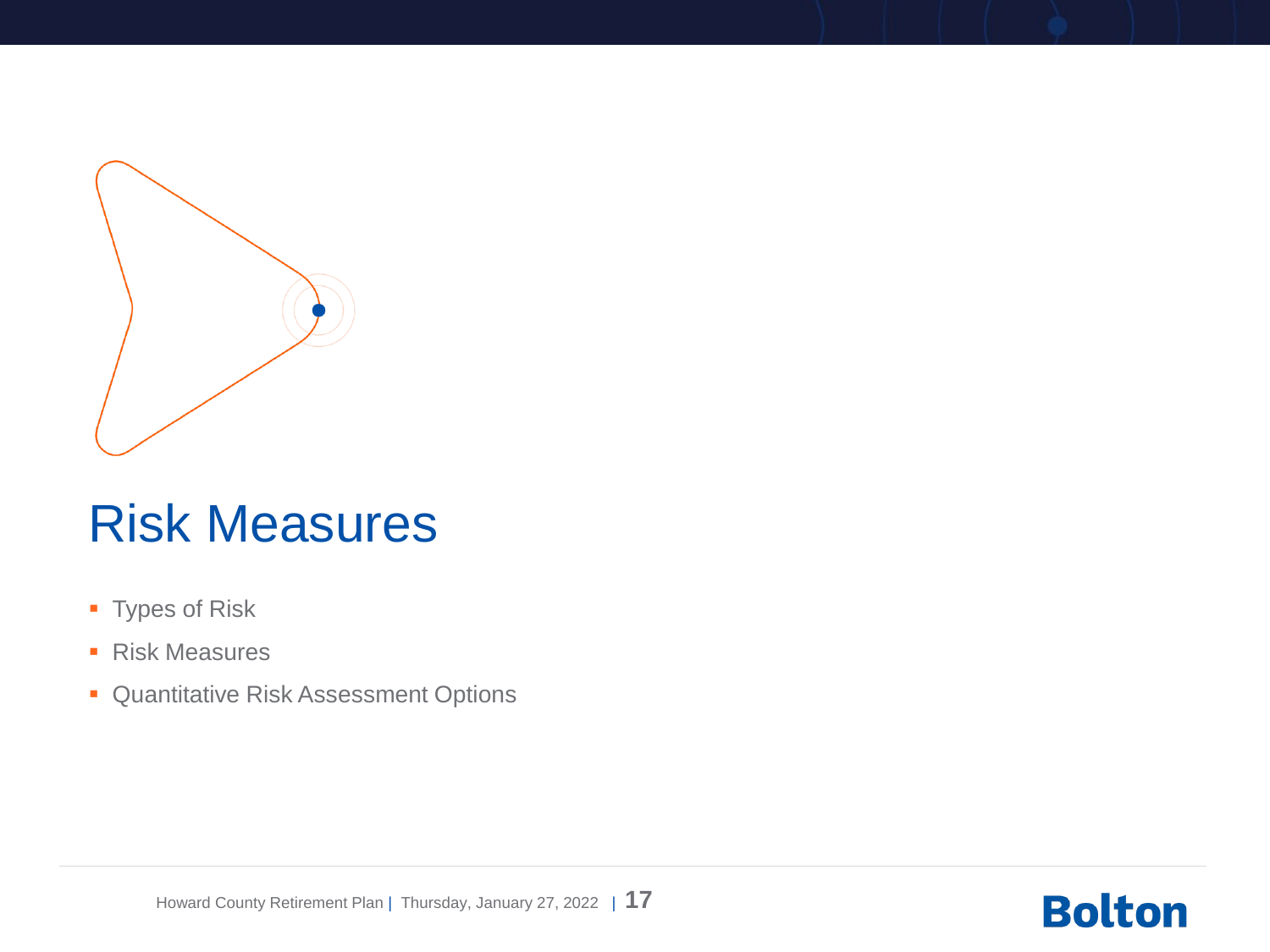## Types of Risk

- **EXTERN Investment risk:** The potential that investment returns will be different than expected. The Committee is well aware of this risk.
- **EXECONTERE:** Contribution risk: Most commonly this is associated with the potential that actual future contributions are not made in accordance with the plan's actuarially-based funding policy.
- **Example 1 Longevity and other demographic risks:** The potential that mortality or other demographic experience will be different than expected.
- **EXECT:** Asset/liability mismatch risk: The potential that changes in asset values are not matched by changes in the value of liabilities.
- **Example 1 Cash flow risks:** The potential that contributions coming into the plan will not cover benefit payments.

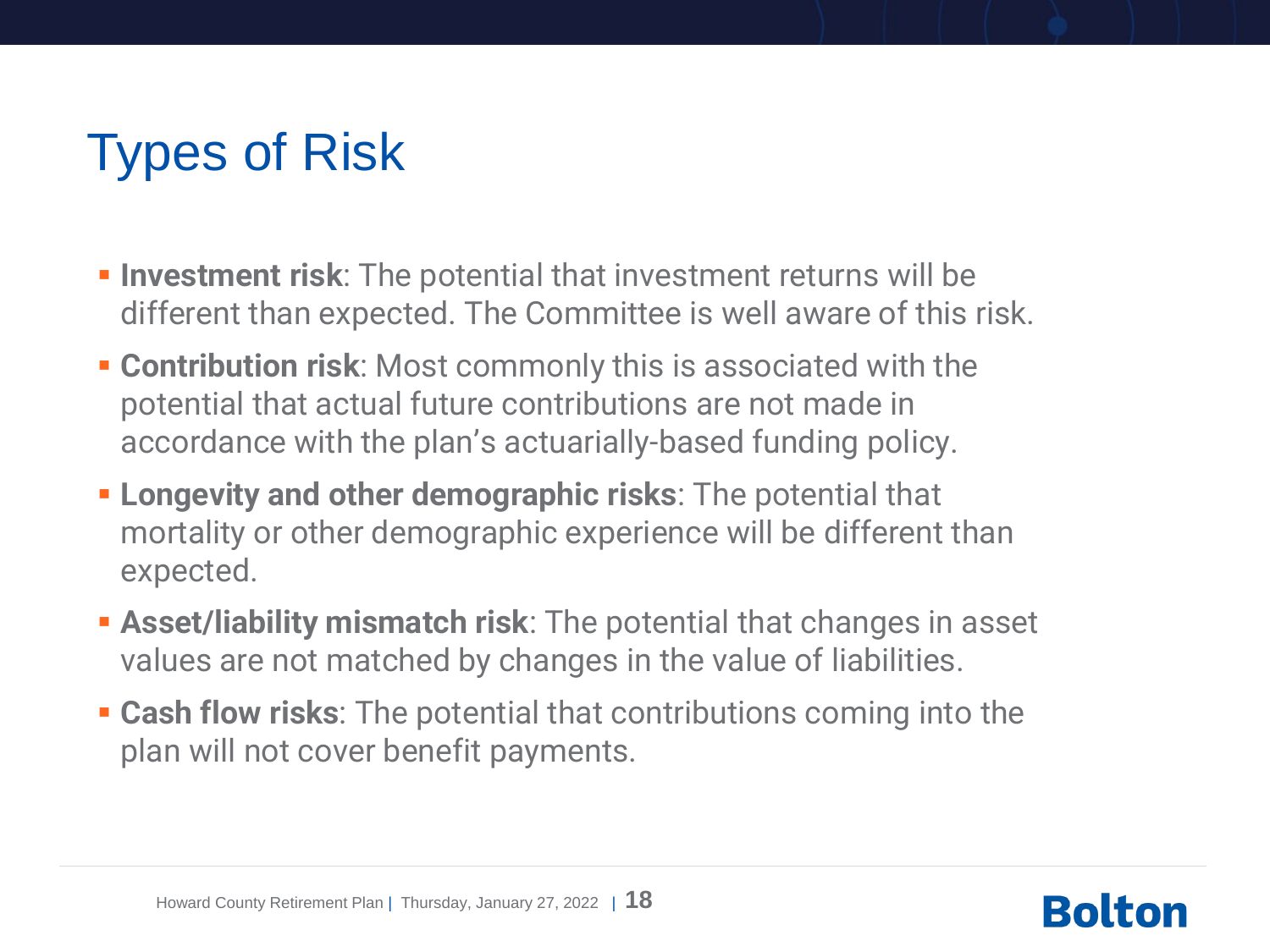## Risk Measures

| <b>Risk Measure</b>                               | 7/1/2019 | 7/1/2020 | 7/1/2021 | <b>Conservative</b><br><b>Measures</b> |
|---------------------------------------------------|----------|----------|----------|----------------------------------------|
| Retiree Liability as a Percent of Total Liability | 48%      | 49%      | 49%      | < 50%                                  |
| Market Value of Assets to Payroll                 | 3.8      | 3.8      | 4.6      | $5$                                    |
| <b>Liabilities to Payroll</b>                     | 3.9      | 4.0      | 4.1      | <5                                     |
| <b>Benefit Payments to Contributions</b>          | 1.0      | 1.0      | 1.0      | $<$ 3                                  |

■ 7/1/2021 using 7.25% investment return and 2.50% COLA

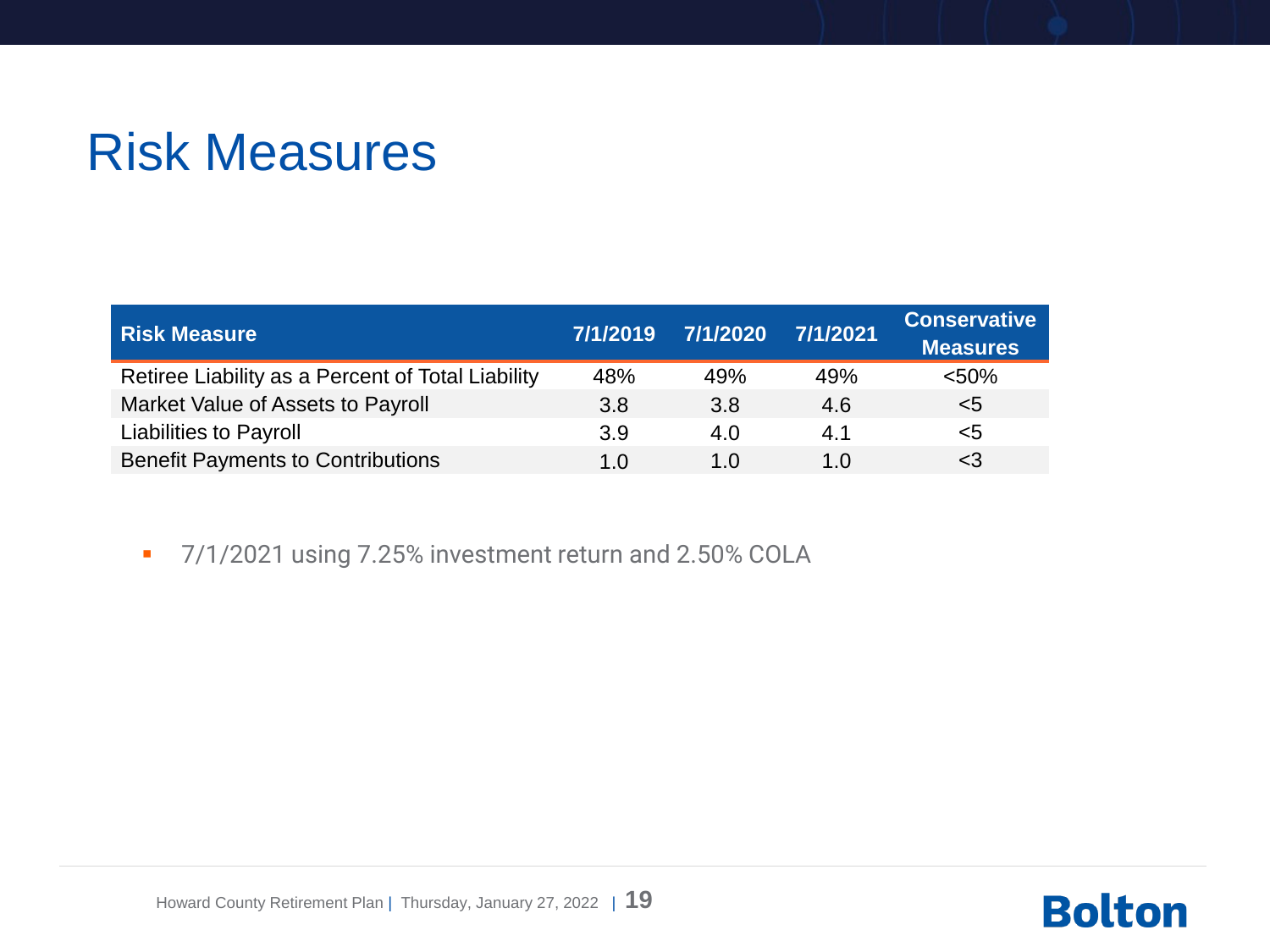## Quantitative Risk Assessments Options

- **Example 3 Scenario Test**—A process for assessing the impact of one possible event, or several simultaneously or sequentially occurring possible events, on a plan's financial condition.
- **EXERGIVE:** Sensitivity Test-A process for assessing the impact of a change in an actuarial assumption on an actuarial measurement.
- **Example 3 Stochastic Modeling-A process for generating numerous** potential outcomes by allowing for random variations in one or more inputs over time for the purpose of assessing the distribution of those outcomes.
- **Extress Test-A** process for assessing the impact of adverse changes in one or relatively few factors affecting a plan's financial condition.



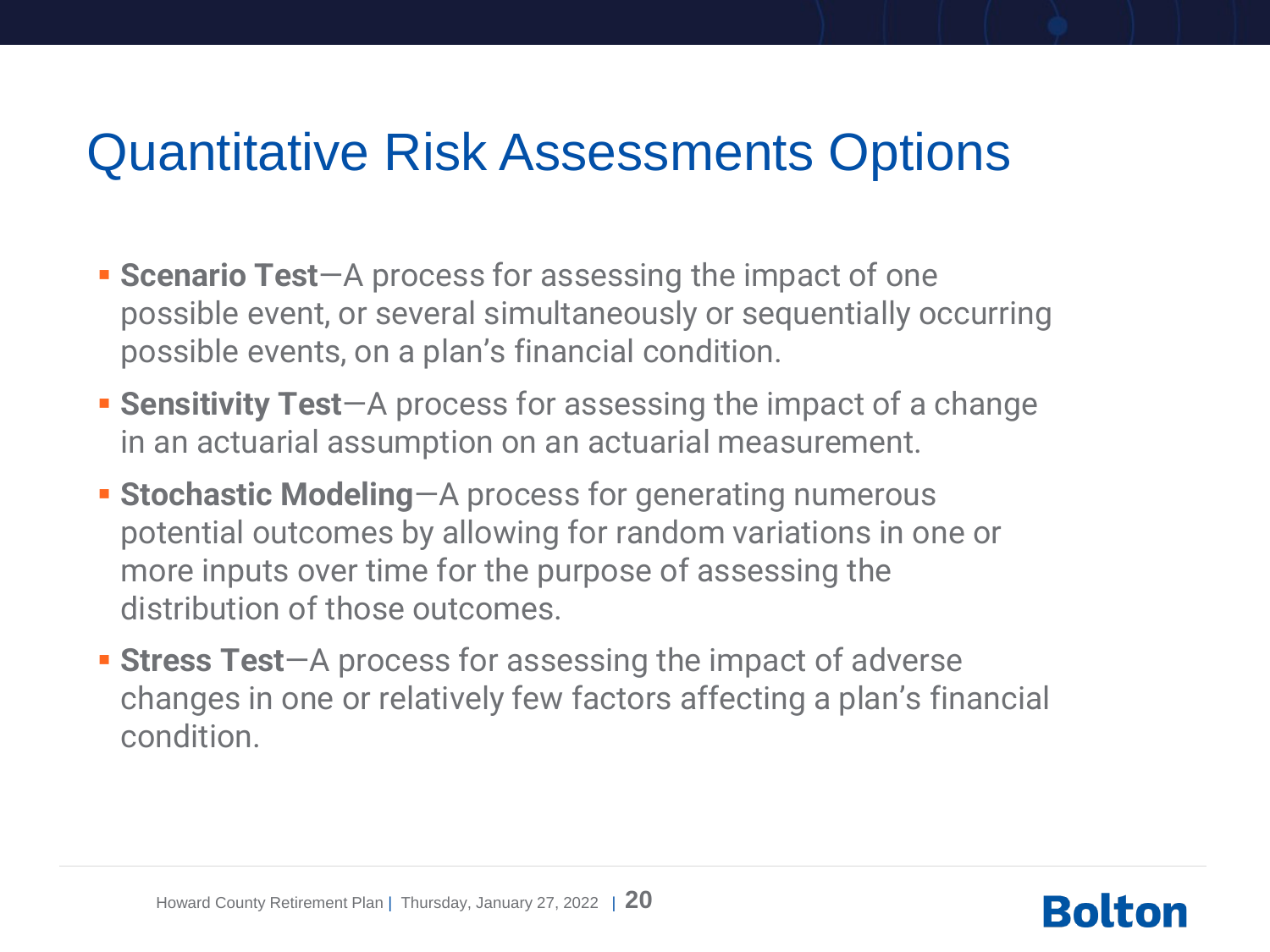

## Hot Topics

■ Summary of Hot Topics



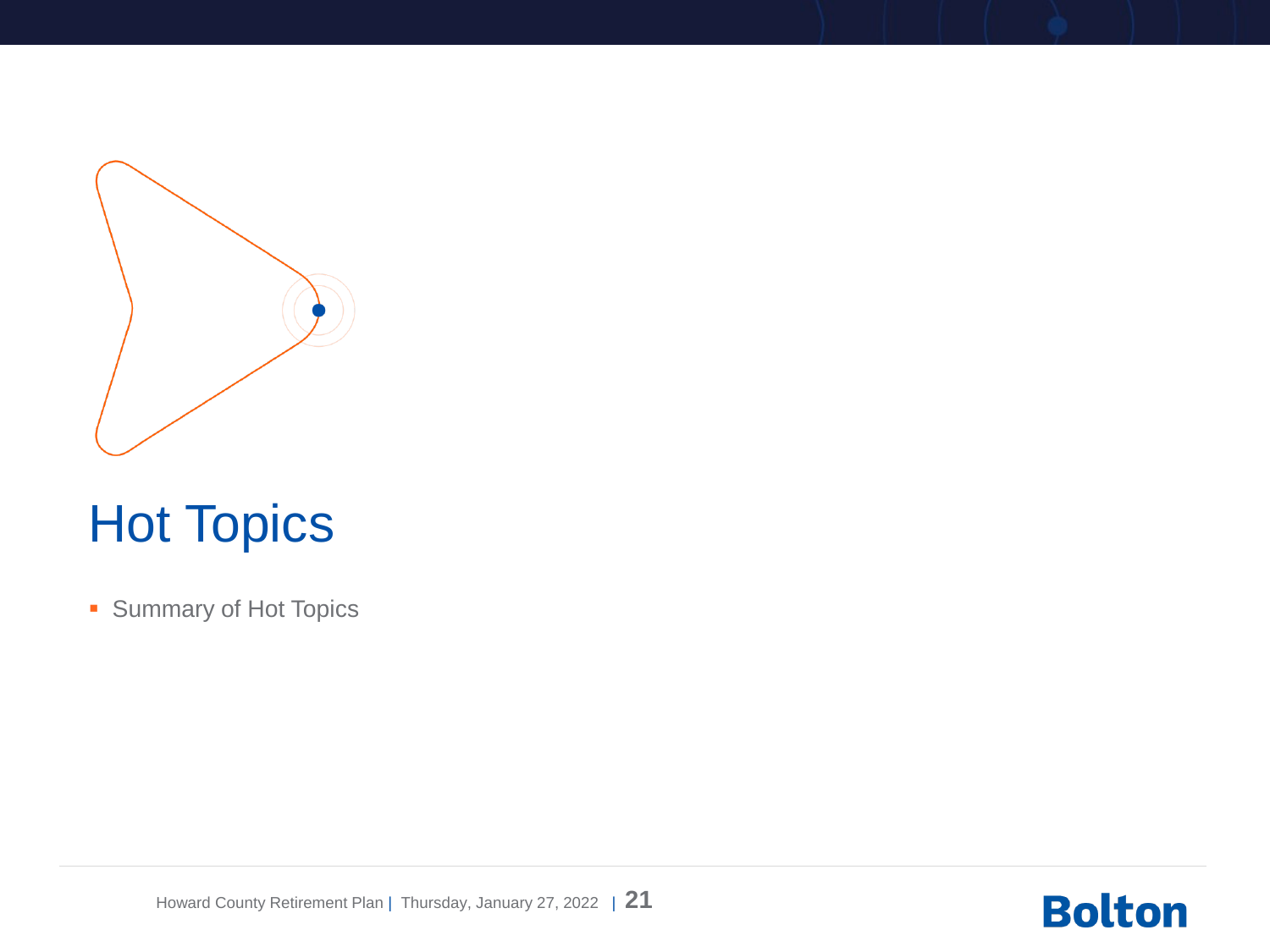## Summary of Hot Topics

- **E** Handling surplus
- Risk assessment
- **Experience study** 
	- **Mortality, including augmented mortality tables**
	- **Actuarial equivalence**
- Actuarial Standard of Practice No. 4
	- **Nearing final release**
	- **Disclosing liabilities at a bond rate**
	- **Reasonable actuarially determined contribution**
- **Variable annuity plans**

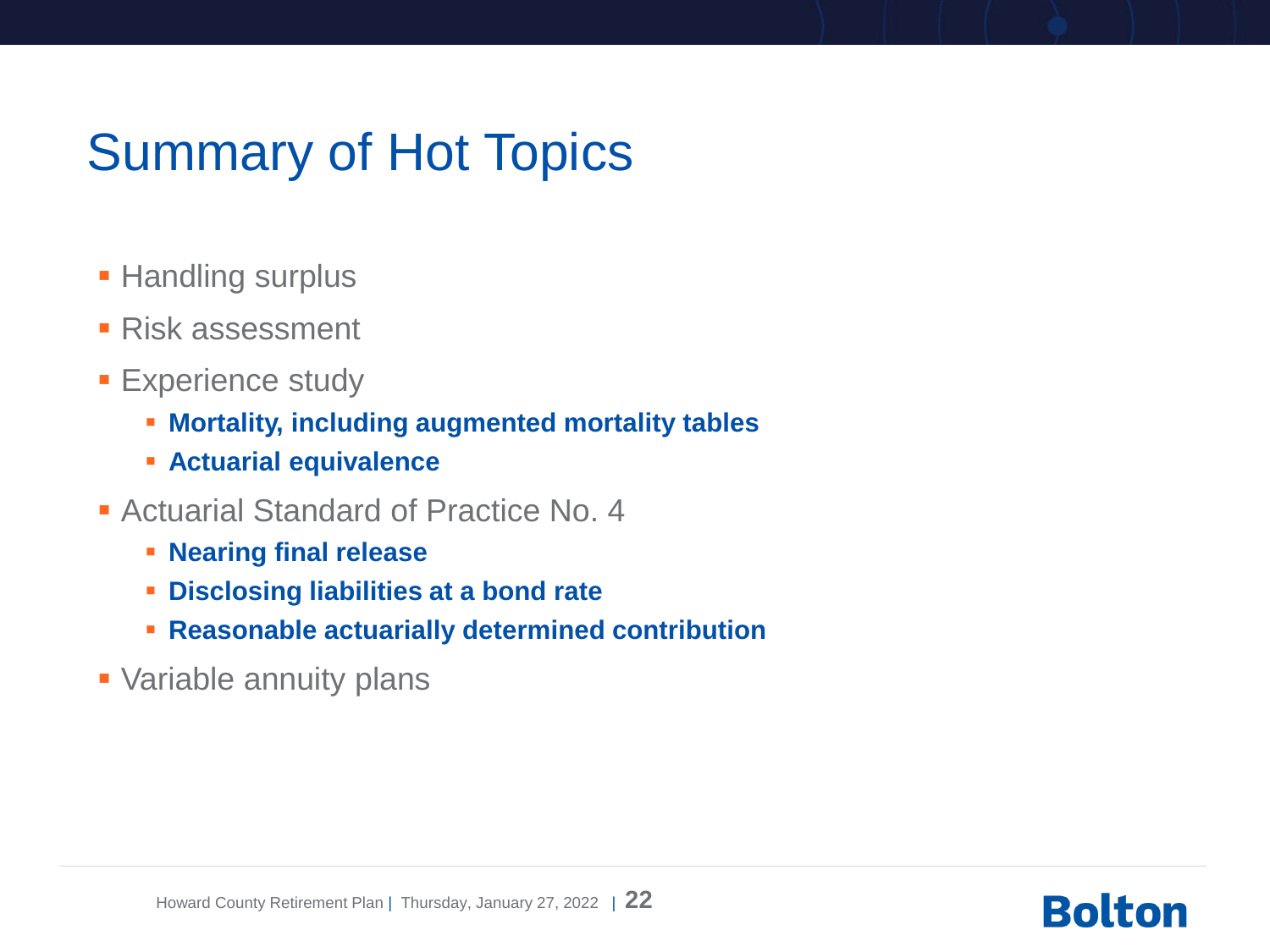### **Disclosures**

- **•** In preparing this presentation, we relied without audit, on information supplied by Howard County.
- The actuarial assumptions, data and methods are those used in the preparation of the latest actuarial valuation report prepared for this plan as of July 1, 2021.
- The assumptions reflect our understanding of the likely future experience of the plans and the assumptions as a whole represent our best estimate for the future experience of the plans. The results of this report are dependent upon future experience conforming to these assumptions. To the extent that future experience deviates from the actuarial assumptions, the true cost of the plans could vary from our results.
- We certify that, to the best of our knowledge, this report and its contents, which are work products of Bolton are complete and accurate and have been prepared in accordance with generally recognized and accepted actuarial principles and practices which are consistent with the Code of Professional Conduct and applicable Actuarial Standards of Practice set out by the Actuarial Standards Board. Furthermore, as credentialed actuaries, we meet the Qualification Standards of the American Academy of Actuaries to render the opinion contained in this report. This report does not address any contractual or legal issues. We are not attorneys and our firm does not provide any legal services or advice.
- Bolton's report was prepared exclusively for Howard County for a specific and limited purpose. It is not for the use or benefit of any third party for any purpose. The term third party does not include the County's auditor, attorney, third party administrator or other professional, when providing professional services to the County, or any governmental agency to which this certification is required to be submitted by law or regulation. Any third party recipient of Bolton's work product who desires professional guidance should not rely upon Bolton's work product, but should engage qualified professionals for advice appropriate to its own specific needs.